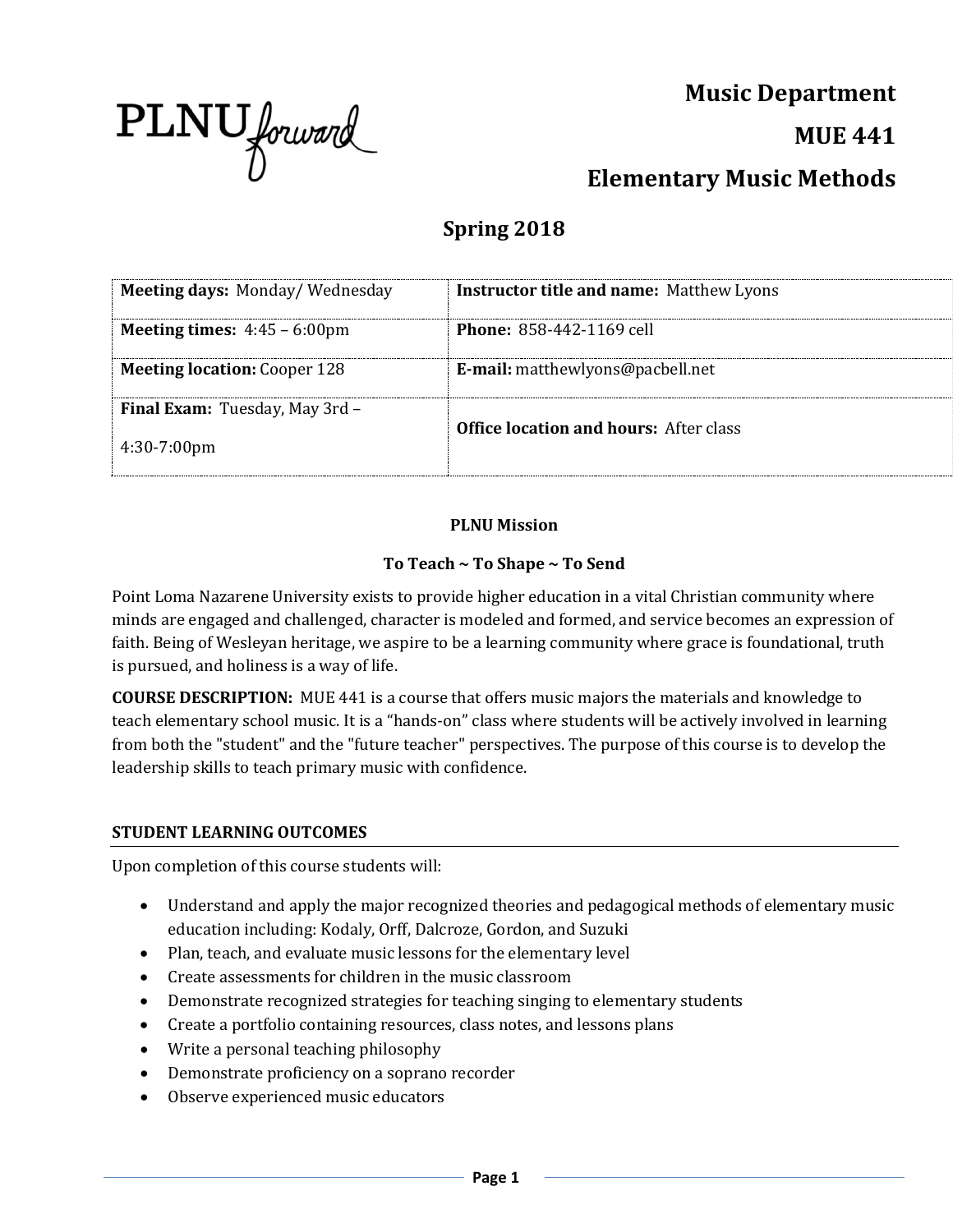#### **Instructional Methods**

Students will achieve the objectives of the course through various methods and projects including:

- Peer teaching lessons
- Creating and teaching a lesson for young students
- Classroom observations in local elementary schools and reflections
- Participating in one professional development workshop for the elementary level
- Attending an elementary honor choir performance
- Writing a philosophy of primary music
- Creating a classroom management plan
- Performing simple songs and accompaniments on a soprano recorder

## **REQUIRED TEXTS AND RECOMMENDED STUDY RESOURCES**

(Required Texts)

Recorder Revolutions – by Tim Weigand

Soprano recorder – Yamaha YRS-24B 3-piece soprano recorder

Wee Sing Around the World by Pamela Beall and Susan Nipp

3-Ring Binder and Dividers

(Optional texts)

Mallet Madness by Artie Almeida

Sing Together Children! Developing Young Singers through Vocal Exploration, Warm-ups, Rounds, Songs, and Singing Games by Madeline Bridges

## **REQUIRED ASSIGNMENTS**

Successful completion of the following assignments is required to pass this course:

#### **Classroom Observations**

It is your responsibility to schedule time to observe local music programs for a minimum of five hours. These hours will be recorded through the submission of your observation reports.

## **Professional Portfolio**

This notebook will include class notes, hand-outs, assignments, list of professional resources, and other materials. You will use a three ring binder and organize the material into different sections at your discretion.

## **DATES TO CALENDAR**

You are required to attend one AOSA workshop on either: Saturday, January 23rd 9:00 - 1:30pm, Saturday, March 12th 9:00am – 1:30pm or Saturday, April 30th 9:00am – 1:30pm

You are also required to attend the Elementary Honor Choir dress rehearsal on Tuesday, March 22<sup>nd</sup> from 6:30 – 8:00pm in lieu of class on Monday, March  $21^{st}$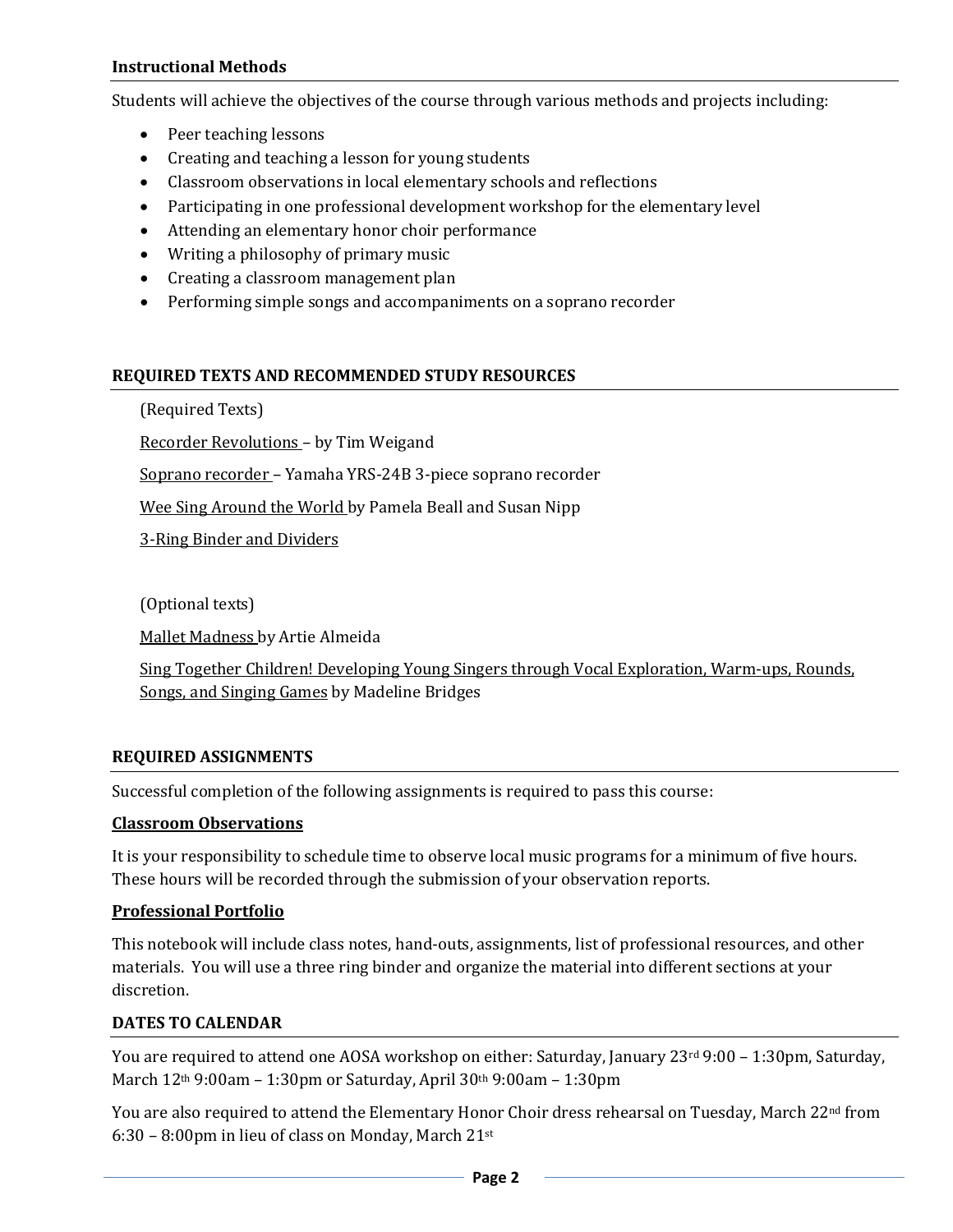| Category                         | Percentage |
|----------------------------------|------------|
| Assignments/Portfolio/Final Exam | 20%        |
| Attendance and Participation     | 20%        |
| Observations and Reflections     | 30%        |
| Lesson Creation and Teaching     | 30%        |

**Grading for this course is on a fixed scale:**

| Percentage  | Grade          |
|-------------|----------------|
| $100 - 94$  | A              |
| $93.9 - 90$ | A-             |
| $89.9 - 87$ | $B+$           |
| $86.9 - 84$ | B              |
| $83.9 - 80$ | $B -$          |
| $79.9 - 77$ | $C+$           |
| $76.9 - 74$ | $\overline{C}$ |
| $73.9 - 70$ | $C-$           |
| $69.9 - 67$ | $D+$           |
| $66.9 - 64$ | D              |
| $63.9 - 60$ | D-             |
| Below 60    | F              |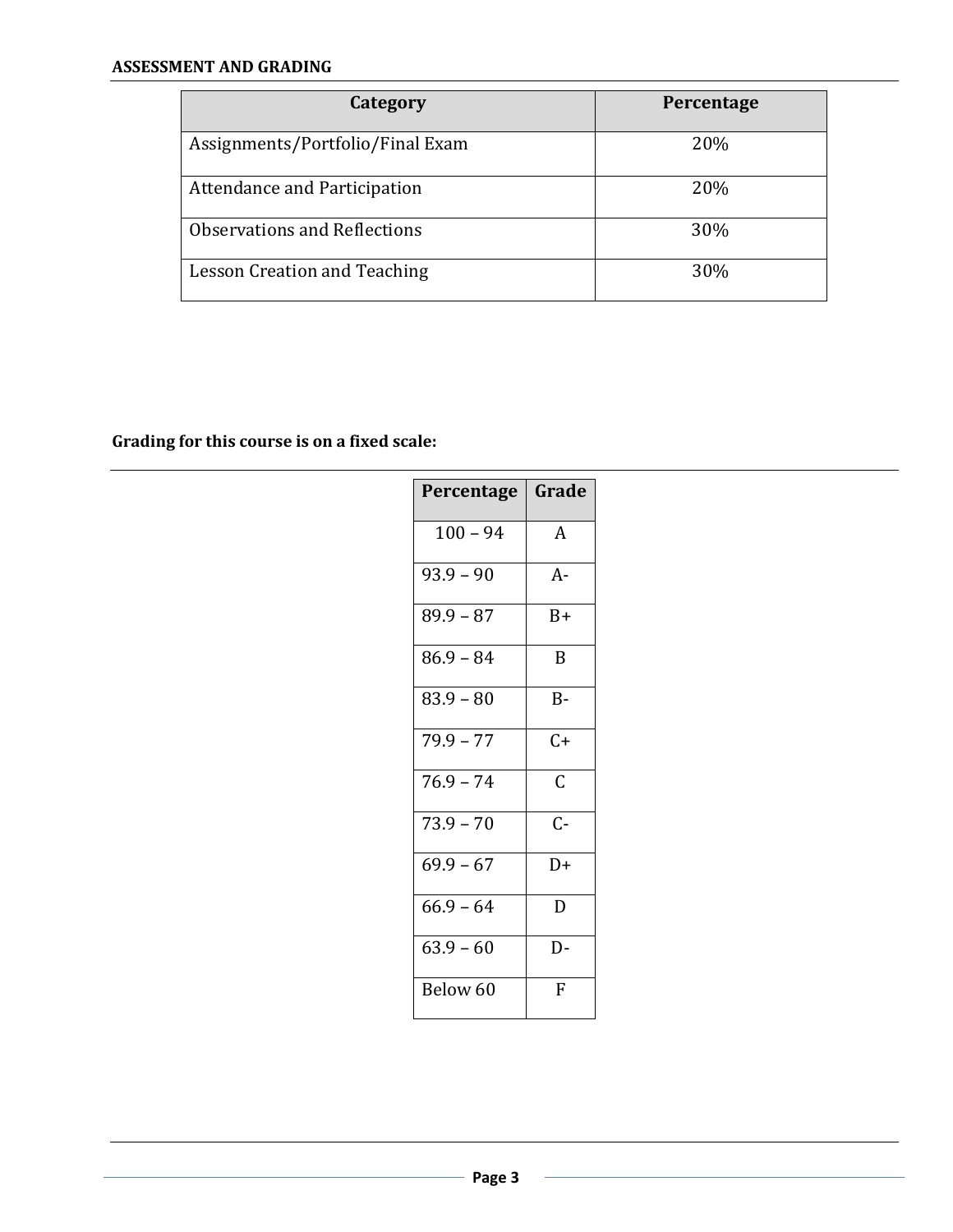## **ATTENDANCE AND PARTICIPATION**

Regular and punctual attendance at all classes is considered essential to optimum academic achievement. If the student is absent from more than 10 percent of class meetings, the faculty member has the option of filing a written report which may result in de-enrollment. If the absences exceed 20 percent, the student may be de-enrolled without notice. If the date of de-enrollment is past the last date to withdraw from a class, the student will be assigned a grade of W or WF consistent with university policy in the grading section of the catalog. See [Academic Policies](http://www.pointloma.edu/experience/academics/catalogs/undergraduate-catalog/point-loma-education/academic-policies) in the (undergrad/graduate as appropriate) academic catalog.

## **INCOMPLETES AND LATE ASSIGNMENTS**

All assignments are to be submitted/turned in by the beginning of the class session when they are due including assignments posted in Eclass.

## **ACADEMIC HONESTY**

Students should demonstrate academic honesty by doing original work and by giving appropriate credit to the ideas of others. As explained in the university catalog, academic dishonesty is the act of presenting information, ideas, and/or concepts as one's own when in reality they are the results of another person's creativity and effort. Violations of university academic honesty include cheating, plagiarism, falsification, aiding the academic dishonesty of others, or malicious misuse of university resources. A faculty member who believes a situation involving academic dishonesty has been detected may assign a failing grade for a) that particular assignment or examination, and/or b) the course following the procedure in the university catalog. Students may appeal also using the procedure in the university catalog. Se[e Academic Policies](http://www.pointloma.edu/experience/academics/catalogs/undergraduate-catalog/point-loma-education/academic-policies) for further information.

## **ACADEMIC ACCOMMODATIONS**

While all students are expected to meet the minimum academic standards for completion of this course as established by the instructor, students with disabilities may request academic accommodations. At Point Loma Nazarene University, students must request that academic accommodations by filing documentation with the **Disability Resource Center** (DRC), located in the Bond Academic Center. Once the student files documentation, the Disability Resource Center will contact the student's instructors and provide written recommendations for reasonable and appropriate accommodations to meet the individual needs of the student. See [Academic Policies](http://www.pointloma.edu/experience/academics/catalogs/undergraduate-catalog/point-loma-education/academic-policies) in the (undergrad/graduate as appropriate) academic catalog.

# **FERPA POLICY**

In compliance with federal law, neither PLNU student ID nor social security number should be used in publicly posted grades or returned sets of assignments without student written permission. This class will meet the federal requirements by (Note: each faculty member should choose one strategy to use: distributing all grades and papers individually; requesting and filing written student permission; or assigning each student a unique class ID number not identifiable on the alphabetic roster.). Also in compliance with FERPA, you will be the only person given information about your progress in this class unless you have designated others to receive it in the "Information Release" section of the student portal. Se[e Policy Statements](http://www.pointloma.edu/experience/academics/catalogs/undergraduate-catalog/policy-statements) in the (undergrad/ graduate as appropriate) academic catalog.